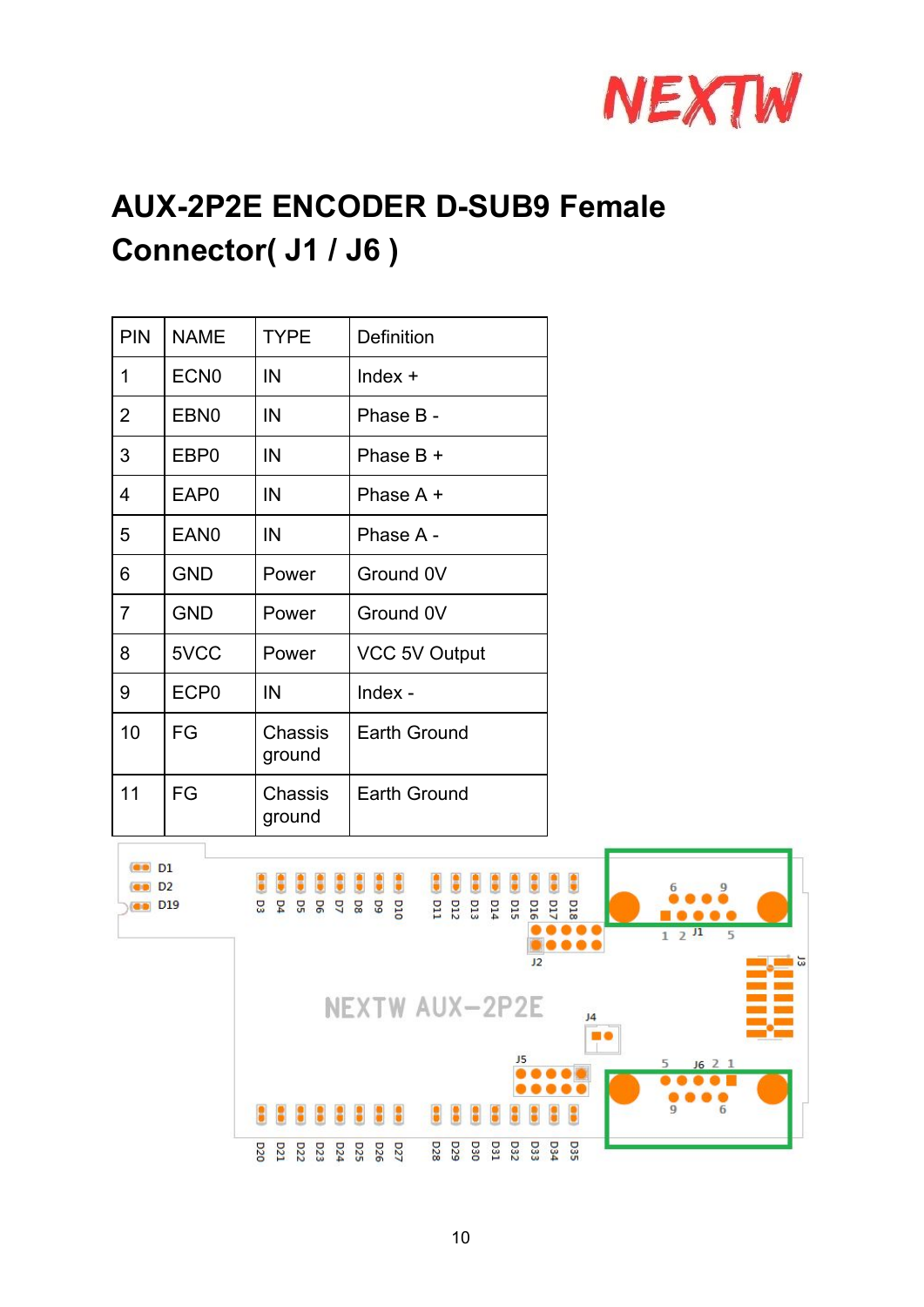

## **AUX-2P2E (J2)**

| <b>PIN</b>     | <b>NAME</b>      | <b>TYPE</b> | Definition                                                  |  |
|----------------|------------------|-------------|-------------------------------------------------------------|--|
| 1              | PAP <sub>0</sub> | <b>OUT</b>  | Channel 0 positive line of differential<br>$CWO+ / PO+$     |  |
| $\overline{2}$ | PAN <sub>0</sub> | <b>OUT</b>  | Channel 0 negative line of differential<br>CW0- / P0-       |  |
| 3              | PBP <sub>0</sub> | <b>OUT</b>  | Channel 0 positive line of differential<br>CCW0+/D0+        |  |
| $\overline{4}$ | PBN <sub>0</sub> | <b>OUT</b>  | Channel 0 negative line of differential<br><b>CCW0-/D0-</b> |  |
| 5              | PAP <sub>1</sub> | <b>OUT</b>  | Channel 1 positive line of differential<br>$CW1+ / P1+$     |  |
| 6              | PAN <sub>1</sub> | <b>OUT</b>  | Channel 1 negative line of differential<br>CW1-/P1-         |  |
| $\overline{7}$ | PBP <sub>1</sub> | <b>OUT</b>  | Channel 1 positive line of differential<br>$CCW1+ / D1+$    |  |
| 8              | PBN <sub>1</sub> | <b>OUT</b>  | Channel 1 negative line of differential<br><b>CCW1-/D1-</b> |  |
| 9              | <b>GND</b>       | <b>PWR</b>  | Ground                                                      |  |
| 10             | <b>NC</b>        | <b>NC</b>   | No Connection                                               |  |

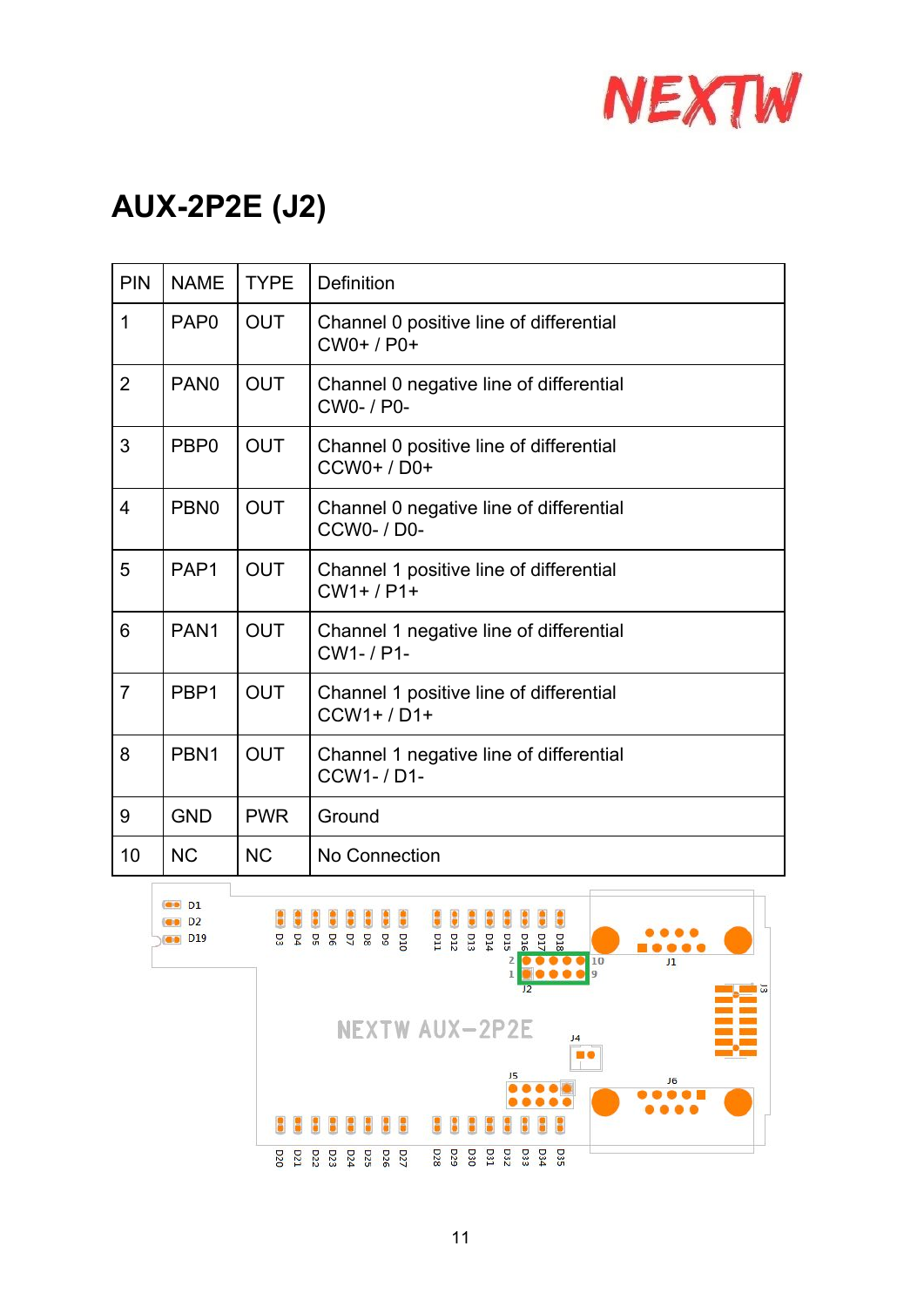

## **ES-16I16O Power Supply Connector**

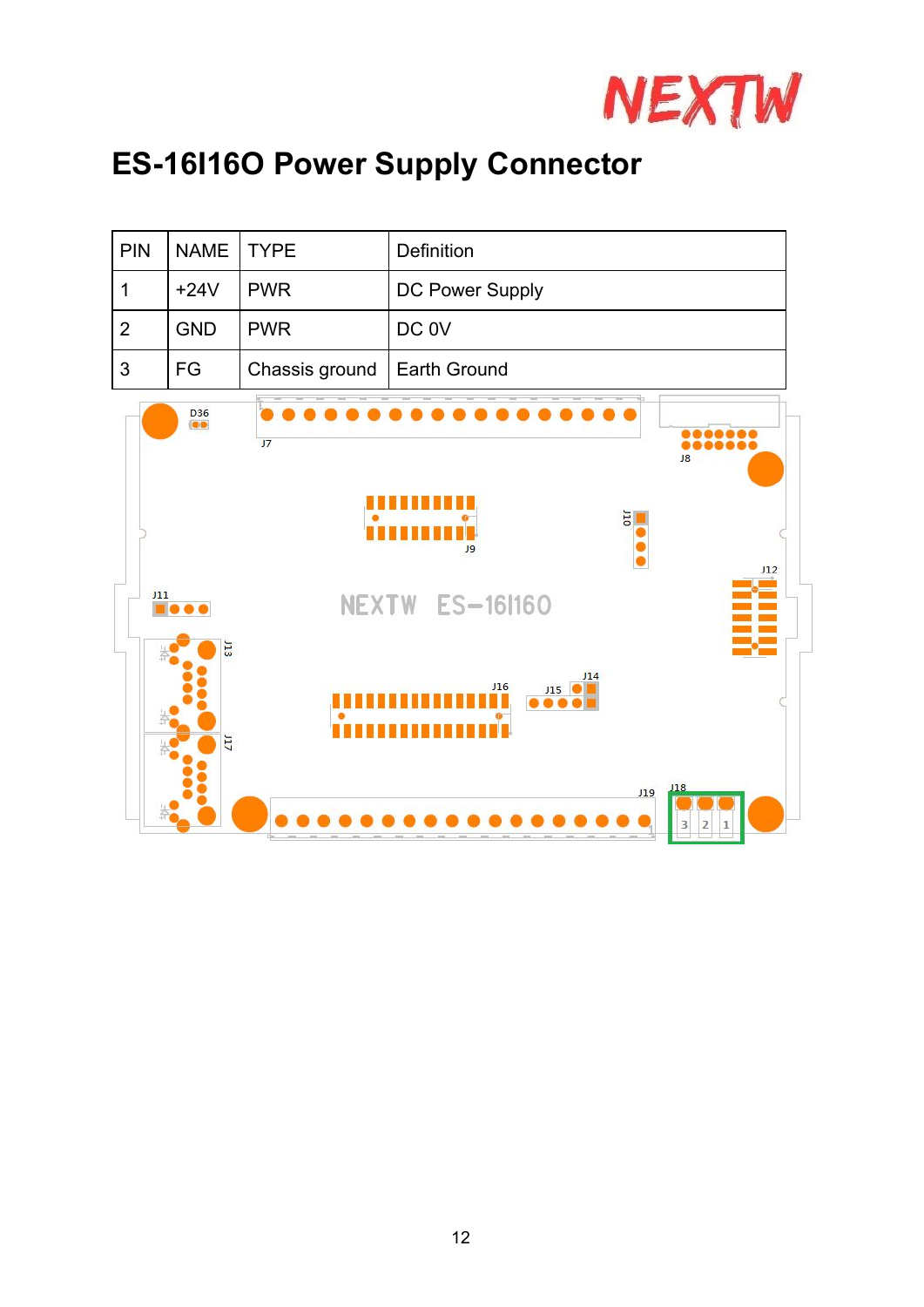

## **ES-16I16O GPIO (J19/J7)**



**J19**



IN0(PIN1)~IN15(PIN16):

- Type: Input
- Isolated Input with 3750 Vrms
- suggest current range:1mA~50mA
- $\bullet$  Peak forward current (t = 10µs) : 1A

ICOM(PIN17~PIN18):

- Type: Power
- DC Power Supply
- current limit: 2A